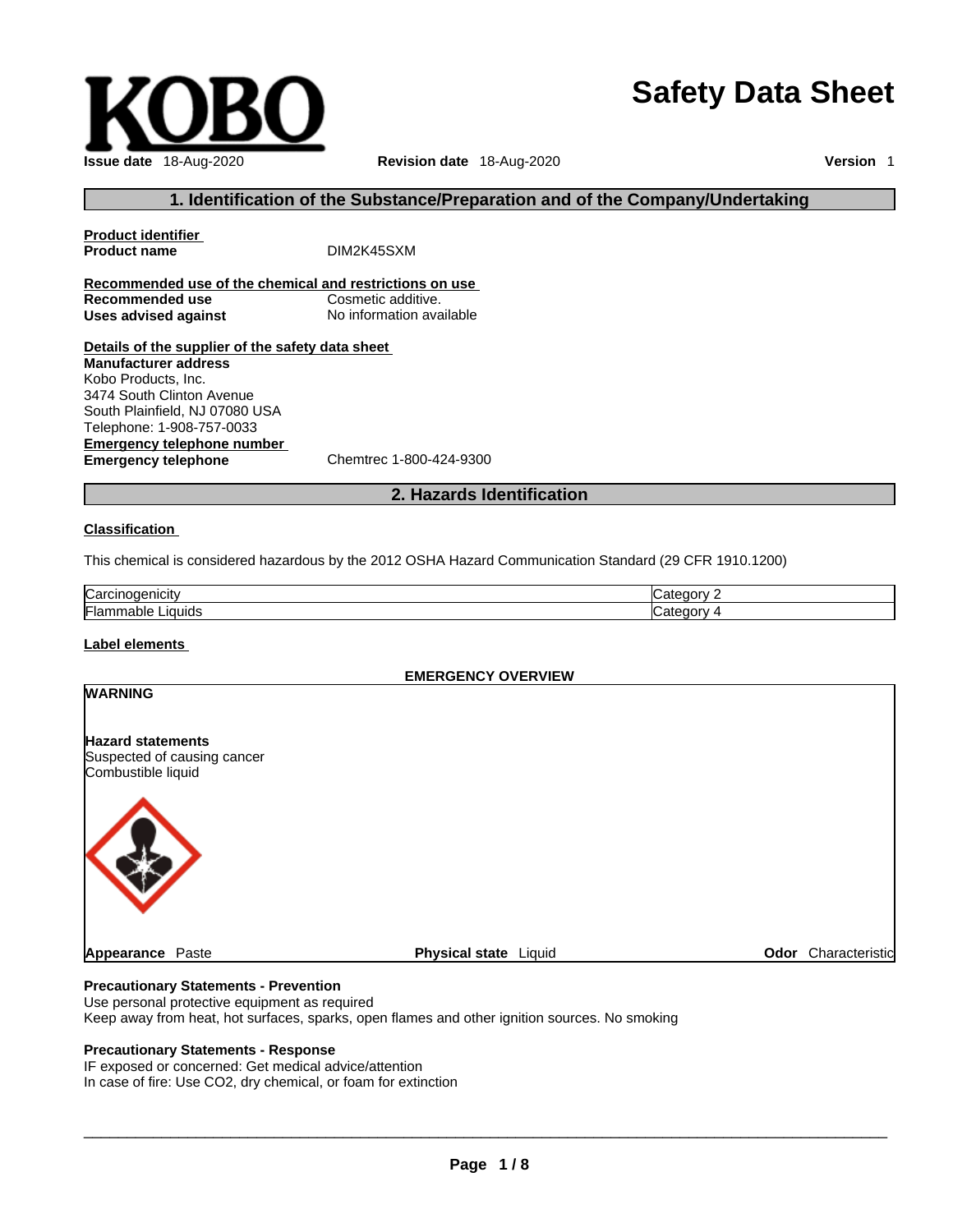# **Precautionary Statements - Disposal**

Dispose of contents/container to an approved waste disposal plant

**Hazards not otherwise classified (HNOC)**  None known **Other Information**  No information available

# **3. Composition/information on Ingredients**

| <b>Chemical Name</b> | <b>CAS No</b> | Weight-%    |
|----------------------|---------------|-------------|
| Dimethicone          | 9006-65-9     | 44.80-48.80 |
| Titanium Dioxide     | 13463-67-7    | 33.00-37.00 |
| PEG-10 Dimethicone   | 68937-54-2    | 8.00-12.00  |
| Silica               | 7631-86-9     | 4.16-8.16   |
| Hydrogen Dimethicone | 68037-59-2    | 1.20-3.20   |

# **4. First aid measures**

| Rinse immediately with plenty of water, also under the eyelids, for at least 15 minutes.      |  |  |
|-----------------------------------------------------------------------------------------------|--|--|
|                                                                                               |  |  |
| Remove to fresh air. If breathing is irregular or stopped, administer artificial respiration. |  |  |
|                                                                                               |  |  |
|                                                                                               |  |  |
| Most important symptoms and effects, both acute and delayed                                   |  |  |
|                                                                                               |  |  |
|                                                                                               |  |  |
| Effects of exposure (inhalation, ingestion or skin contact) to substance may be delayed.      |  |  |
|                                                                                               |  |  |

# **5. Fire-fighting measures**

# **Suitable extinguishing media**

Use extinguishing measures that are appropriate to local circumstances and the surrounding environment.

**Unsuitable extinguishing media** No information available.

### **Specific hazards arising from the chemical**

None in particular.

**Explosion data Sensitivity to mechanical impact** None. **Sensitivity to static discharge** 

# **Protective equipment and precautions for firefighters**

Use personal protective equipment as required.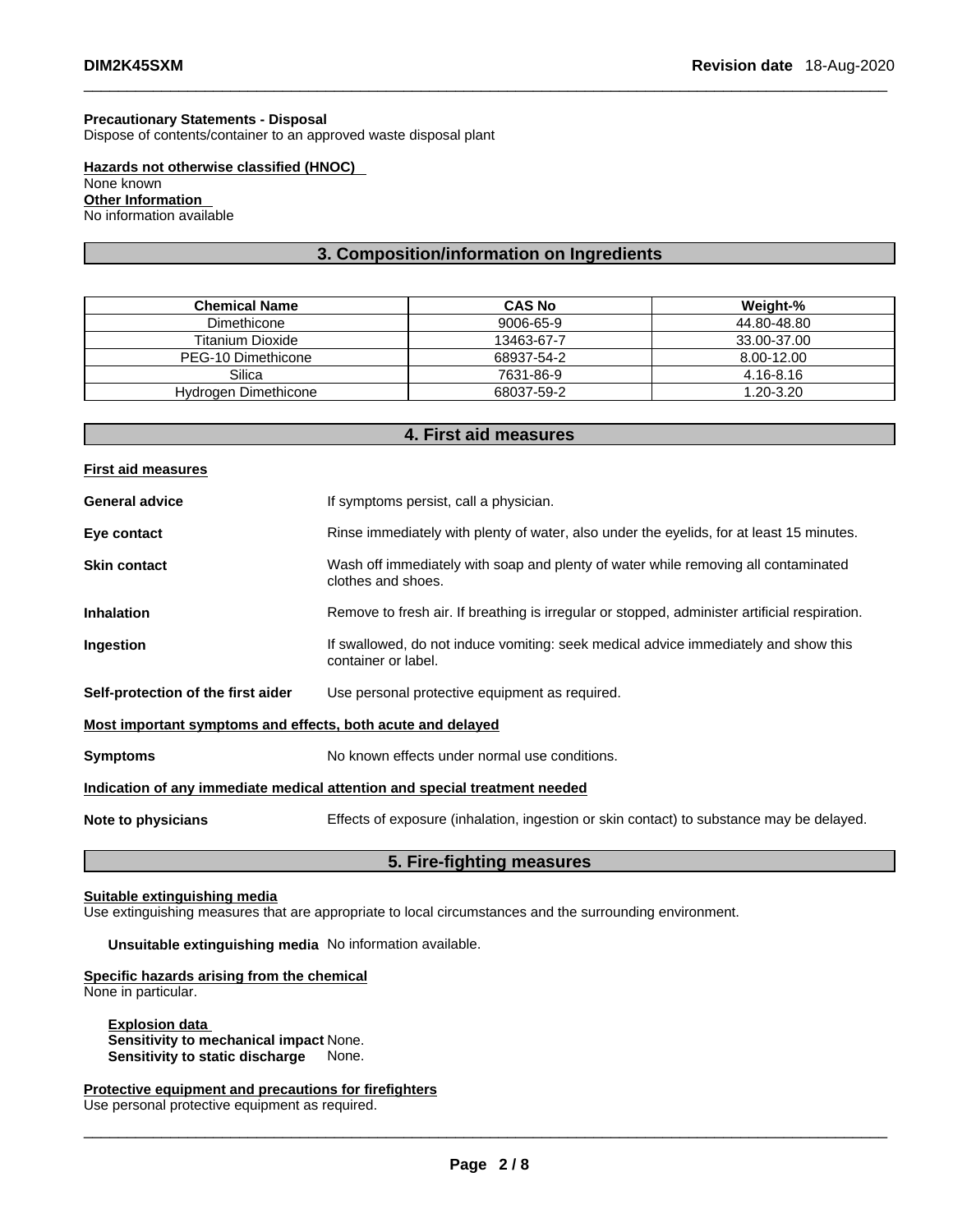# **6. Accidental release measures**

# **Personal precautions, protective equipment and emergency procedures**

| <b>Personal precautions</b>                          | Use personal protective equipment as required. Avoid contact with eyes. Wash thoroughly<br>after handling. |
|------------------------------------------------------|------------------------------------------------------------------------------------------------------------|
| For emergency responders                             | Use personal protective equipment as required.                                                             |
| <b>Environmental precautions</b>                     | Collect spillage. Do not allow into any sewer, on the ground or into any body of water.                    |
| Methods and material for containment and cleaning up |                                                                                                            |
| <b>Methods for containment</b>                       | Prevent further leakage or spillage if safe to do so.                                                      |
| Methods for cleaning up                              | Soak up with inert absorbent material. Clean contaminated surface thoroughly.                              |
| Prevention of secondary hazards                      | Clean contaminated objects and areas thoroughly observing environmental regulations.                       |

| 7. Handling and Storage                                      |                                                                                                                      |  |
|--------------------------------------------------------------|----------------------------------------------------------------------------------------------------------------------|--|
| <b>Precautions for safe handling</b>                         |                                                                                                                      |  |
| Advice on safe handling                                      | Use personal protective equipment as required. Use only in well-ventilated areas. Wash<br>thoroughly after handling. |  |
| Conditions for safe storage, including any incompatibilities |                                                                                                                      |  |
| <b>Storage conditions</b>                                    | Keep container tightly closed in a dry and well-ventilated place. Store at ambient conditions.                       |  |
| Incompatible materials                                       | Strong oxidizing agents. Strong acids.                                                                               |  |

# **8. Exposure Controls/Personal Protection**

# **Control parameters**

# **Exposure guidelines** .

| <b>Chemical Name</b>    | <b>ACGIH TLV</b>         | <b>OSHA PEL</b>                                                                           | <b>NIOSH IDLH</b>                               |
|-------------------------|--------------------------|-------------------------------------------------------------------------------------------|-------------------------------------------------|
| <b>Titanium Dioxide</b> | TWA: $10 \text{ mg/m}^3$ | TWA: 15 mg/m <sup>3</sup> total dust<br>(vacated) TWA: 10 mg/m <sup>3</sup> total<br>dust | IDLH: 5000 mg/m <sup>3</sup>                    |
| Silica                  |                          | ۰                                                                                         | IDLH: 3000 mg/m <sup>3</sup><br>TWA: 6 mg/m $3$ |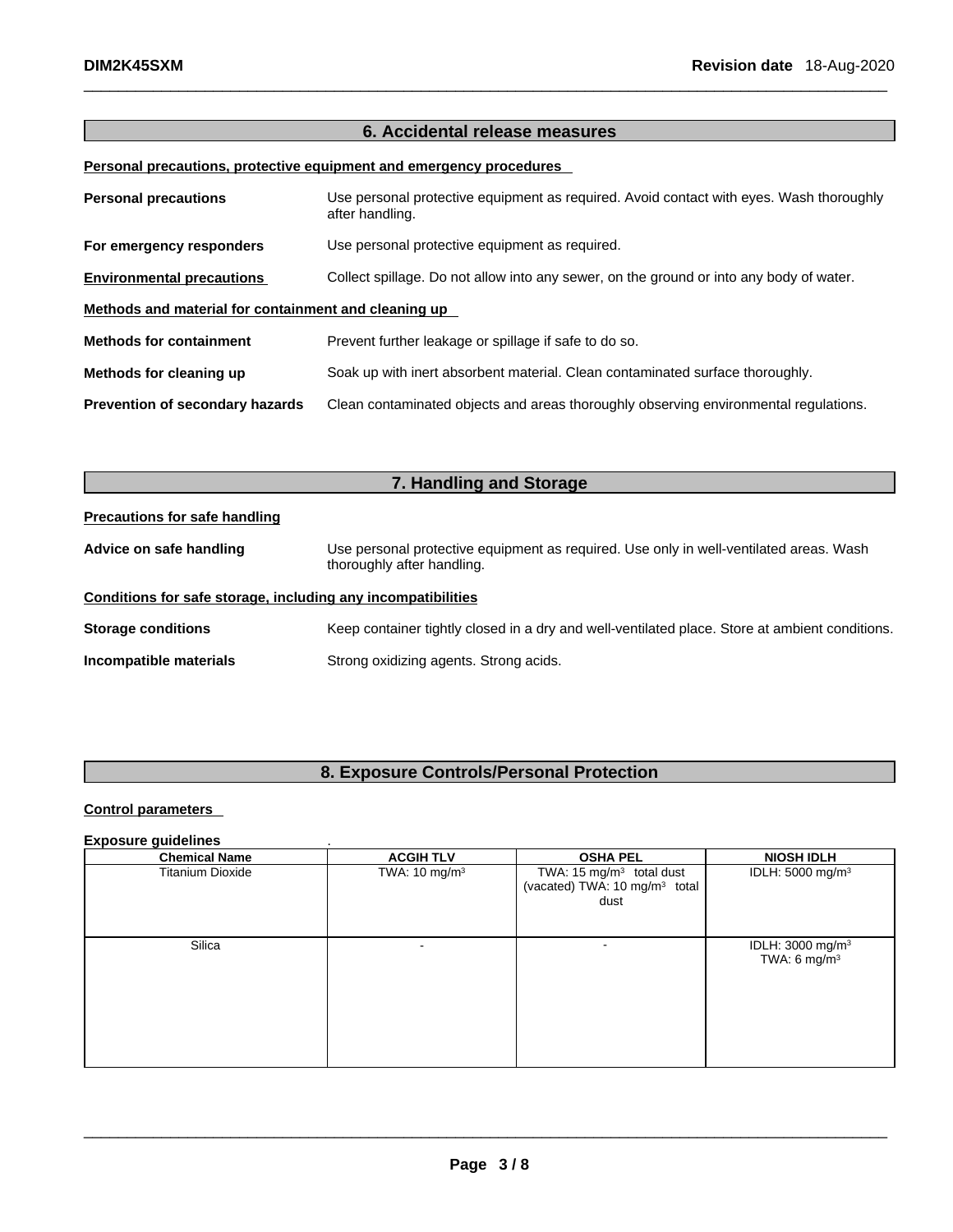# **Appropriate engineering controls**

| <b>Engineering controls</b>                                           | Ensure adequate ventilation, especially in confined areas.                                                         |  |
|-----------------------------------------------------------------------|--------------------------------------------------------------------------------------------------------------------|--|
| Individual protection measures, such as personal protective equipment |                                                                                                                    |  |
| <b>Eye/face protection</b>                                            | Wear safety glasses with side shields (or goggles).                                                                |  |
| Skin and body protection                                              | Wear protective gloves and protective clothing.                                                                    |  |
| <b>Respiratory protection</b>                                         | In case of insufficient ventilation, wear suitable respiratory equipment.                                          |  |
| General hygiene considerations                                        | Handle in accordance with good industrial hygiene and safety practice. Wash contaminated<br>clothing before reuse. |  |
|                                                                       |                                                                                                                    |  |

# **9. Physical and Chemical Properties**

# **Information on basic physical and chemical properties**

| <b>Physical state</b>            | Liquid                   |                          |                          |
|----------------------------------|--------------------------|--------------------------|--------------------------|
| Appearance                       | Paste                    | Odor                     | Characteristic           |
| Color                            | White                    | <b>Odor threshold</b>    | No information available |
|                                  |                          |                          |                          |
| <b>Property</b>                  | <b>Values</b>            | <b>Remarks</b> •         |                          |
| рH                               |                          | No information available |                          |
| Melting point / freezing point   |                          | No information available |                          |
| Boiling point / boiling range    | 229 °C                   | No information available |                          |
| <b>Flash point</b>               | 87 °C                    | CC (closed cup)          |                          |
| <b>Evaporation rate</b>          |                          | No information available |                          |
| Flammability (solid, gas)        |                          | No information available |                          |
| <b>Flammability limit in air</b> |                          |                          |                          |
| <b>Upper flammability limit</b>  |                          | No information available |                          |
| Lower flammability limit         |                          | No information available |                          |
| Vapor pressure                   |                          | No information available |                          |
| Vapor density                    |                          | No information available |                          |
| <b>Specific gravity</b>          |                          | No information available |                          |
| <b>Water solubility</b>          | Dispersible in water     |                          |                          |
| Solubility in other solvents     |                          | No information available |                          |
| <b>Partition coefficient</b>     |                          | No information available |                          |
| <b>Autoignition temperature</b>  |                          | No information available |                          |
| <b>Decomposition temperature</b> |                          | No information available |                          |
| <b>Kinematic viscosity</b>       |                          | No information available |                          |
| <b>Dynamic viscosity</b>         |                          | No information available |                          |
| <b>Explosive properties</b>      |                          | No information available |                          |
| <b>Oxidizing properties</b>      |                          | No information available |                          |
| <b>Other Information</b>         |                          |                          |                          |
| <b>Softening point</b>           | No information available |                          |                          |
| <b>Molecular weight</b>          | No information available |                          |                          |
| VOC content (%)                  | No information available |                          |                          |
| <b>Density</b>                   | No information available |                          |                          |
| <b>Bulk density</b>              | No information available |                          |                          |

# **10. Stability and Reactivity**

**Reactivity**  No data available

**Chemical stability**

Stable under normal conditions.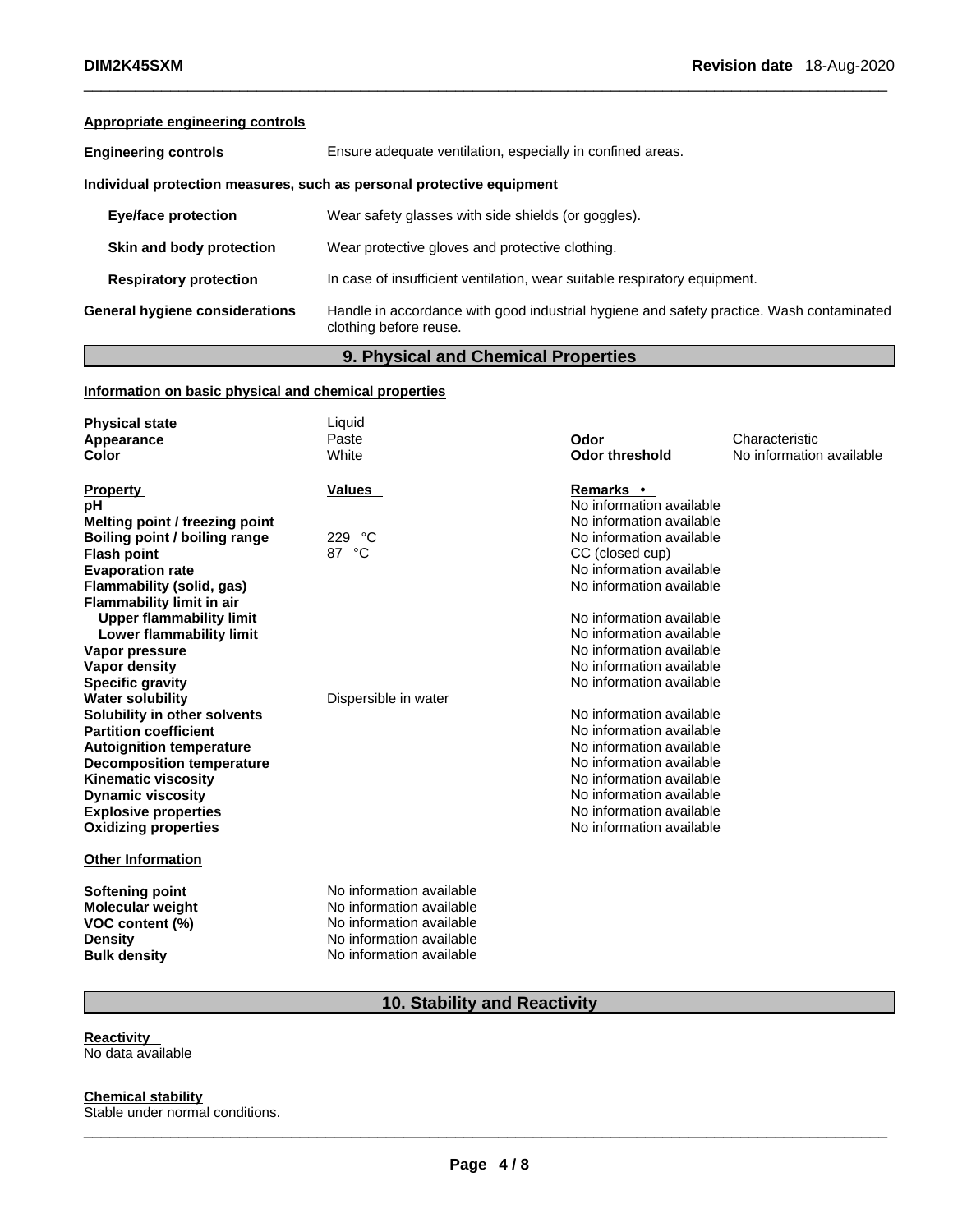### **Possibility of hazardous reactions**

None under normal processing.

**Hazardous polymerization** Hazardous polymerization does not occur.

### **Conditions to avoid**

Heat, flames and sparks.

### **Incompatible materials**

Strong oxidizing agents . Strong acids .

### **Hazardous decomposition products**

None under normal use conditions.

# **11. Toxicological Information**

### **Information on likely routes of exposure**

**Product information**

| <b>Inhalation</b>   | No data available. |
|---------------------|--------------------|
| Eye contact         | No data available. |
| <b>Skin contact</b> | No data available. |
| Ingestion           | No data available. |

# **Component information**

| <b>Chemical Name</b>    | Oral LD50            | Dermal LD50            | <b>Inhalation LC50</b>     |
|-------------------------|----------------------|------------------------|----------------------------|
| Dimethicone             |                      | Rat .<br>> 2008 ma/ka  |                            |
| <b>Titanium Dioxide</b> | . Rat<br>10000 mg/kg |                        |                            |
| <b>Silica</b>           | Rat<br>= 7900 mg/kg  | Rabbit<br>− 5000 mg/kg | $2.08$ ma/L<br>์ Rat ) 4 h |

### **Information on toxicological effects**

**Symptoms** No information available.

### **Delayed and immediate effects as well as chronic effects from short and long-term exposure**

| <b>Skin corrosion/irritation</b>  | No information available.                                                                |
|-----------------------------------|------------------------------------------------------------------------------------------|
|                                   |                                                                                          |
| Serious eye damage/eye irritation | No information available.                                                                |
| <b>Irritation</b>                 | No information available.                                                                |
| <b>Corrosivity</b>                | No information available.                                                                |
| <b>Sensitization</b>              | No information available.                                                                |
| Germ cell mutagenicity            | No information available.                                                                |
| Carcinogenicity                   | This product contains one or more substances which are classified by IARC as             |
|                                   | carcinogenic to humans (Group I), probably carcinogenic to humans (Group 2A) or possibly |
|                                   | carcinogenic to humans (Group 2B).                                                       |

| Chemic<br>name<br>וה. | CGIH | <b>ARC</b>         | NITE |  |
|-----------------------|------|--------------------|------|--|
| Titanium<br>Dioxide   |      | or<br>`roup.<br>יי |      |  |

*IARC (International Agency for Research on Cancer)*

*Group 2B - Possibly Carcinogenic to Humans* 

*OSHA (Occupational Safety and Health Administration of the US Department of Labor)*

*X - Present* 

**Reproductive toxicity** No information available. **STOT** - **single exposure** No information available.<br> **STOT** - **repeated exposure** No information available.

| <b>STOT - repeated exposure</b> |  | No information avai |  |
|---------------------------------|--|---------------------|--|

**Aspiration hazard** No information available.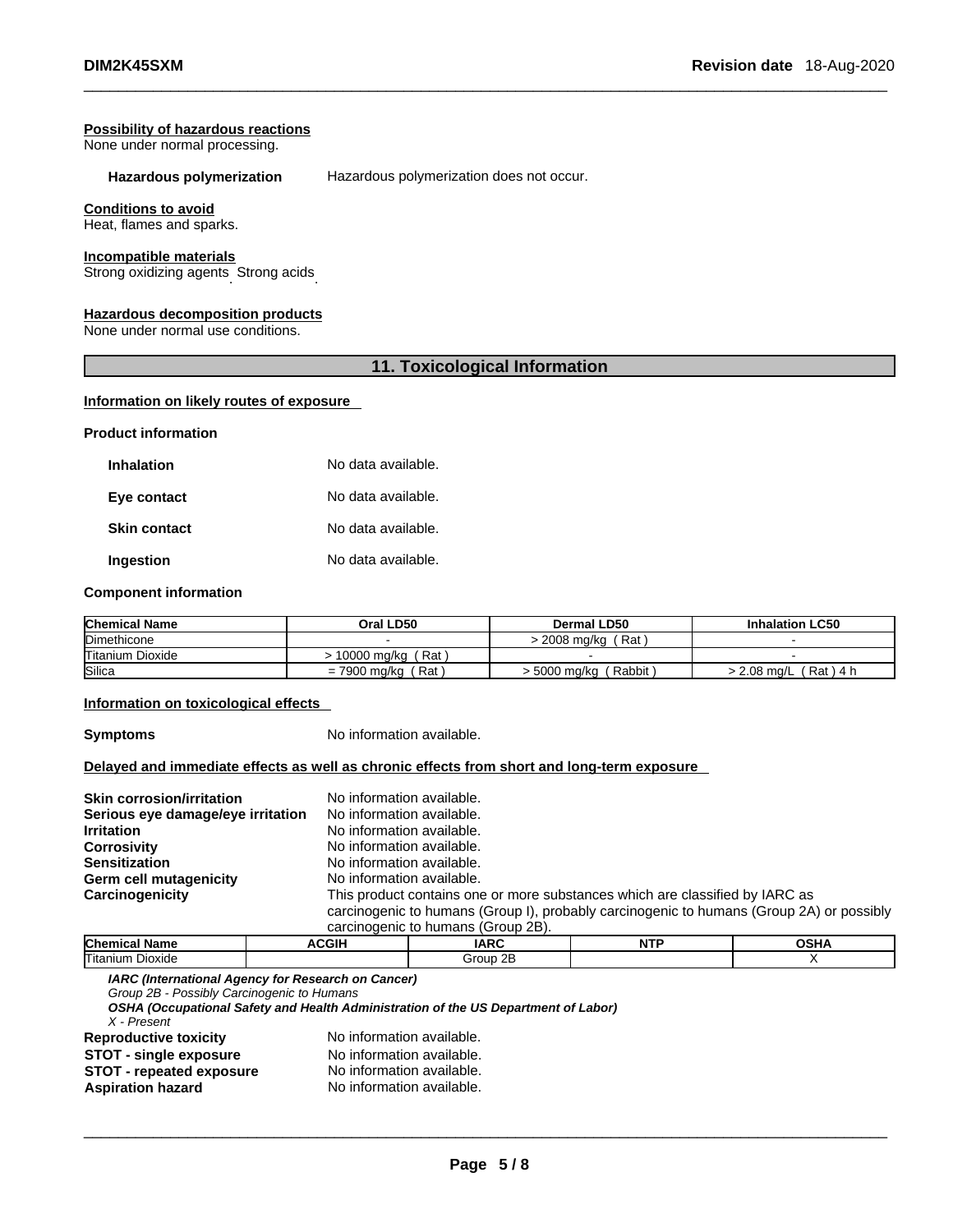# **12. Ecological Information**

## **Ecotoxicity**

| <b>Chemical Name</b> | Algae/aquatic plants        | Fish                              | Crustacea                     |
|----------------------|-----------------------------|-----------------------------------|-------------------------------|
| Silica               | 440: 72 h Pseudokicheriella | 5000: 96 h Brachydanio rerio mg/L | 7600: 48 h Ceriodaphnia dubia |
|                      | subcapitata mg/L EC50       | ∩50 static<br>∟∪งบ                | ma/L EC50                     |

# **Persistence and degradability**

No information available.

### **Bioaccumulation**

No information available.

**Other adverse effects** No information available

# **13. Disposal Considerations**

| Waste treatment methods |                                                                                                        |
|-------------------------|--------------------------------------------------------------------------------------------------------|
| Disposal of wastes      | Disposal should be in accordance with applicable regional, national and local laws and<br>regulations. |
| Contaminated packaging  | Disposal should be in accordance with applicable regional, national and local laws and<br>regulations. |

# **14. Transport Information**

| Note:                                                                                                                         | For single packaging and combination packaging containing inner packaging with<br>dangerous goods $> 5L$ for liquids or $> 5kq$ for solids:                                             |
|-------------------------------------------------------------------------------------------------------------------------------|-----------------------------------------------------------------------------------------------------------------------------------------------------------------------------------------|
| <b>DOT</b><br>Proper shipping name<br><b>Hazard class</b><br>Packing group<br><b>Special provisions</b><br><b>Description</b> | Not regulated<br>Combustible liquid, n.o.s.*<br>Combustible liquid<br>Ш<br>IB3, T1, T4, TP1<br>NA 1993, Combustible liquid, n.o.s* (Dodecamethylpentasiloxane), Combustible liquid, III |
| ICAO (air)                                                                                                                    | Not regulated                                                                                                                                                                           |
| <b>IATA</b>                                                                                                                   | Not regulated                                                                                                                                                                           |
| <b>IMDG</b>                                                                                                                   | Not regulated                                                                                                                                                                           |
| <b>RID</b>                                                                                                                    | Not regulated                                                                                                                                                                           |
| <b>ADR</b>                                                                                                                    | Not regulated                                                                                                                                                                           |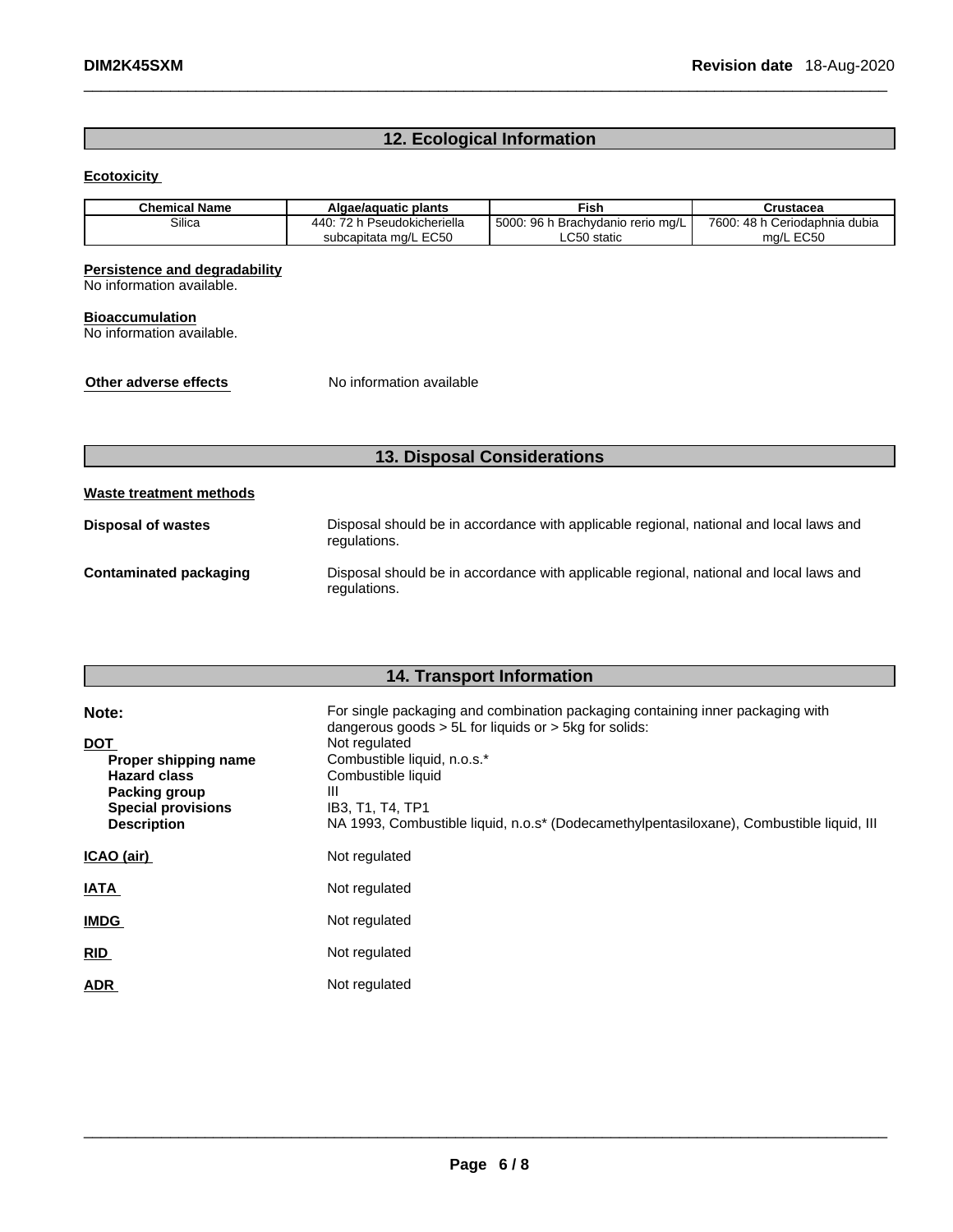# **15. Regulatory information**

| Complies |
|----------|
| Complies |
| Complies |
| Complies |
| Complies |
| Complies |
| Complies |
| Complies |
|          |

 **Legend:** 

**TSCA** - United States Toxic Substances Control Act Section 8(b) Inventory

**DSL/NDSL** - Canadian Domestic Substances List/Non-Domestic Substances List

 **EINECS/ELINCS** - European Inventory of Existing Chemical Substances/European List of Notified Chemical Substances

**ENCS** - Japan Existing and New Chemical Substances

**IECSC** - China Inventory of Existing Chemical Substances

**KECL** - Korean Existing and Evaluated Chemical Substances

**PICCS** - Philippines Inventory of Chemicals and Chemical Substances

**AICS** - Australian Inventory of Chemical Substances

### **US Federal Regulations**

### **SARA 313**

Section 313 of Title III of the Superfund Amendments and Reauthorization Act of 1986 (SARA). This product does not contain any chemicals which are subject to the reporting requirements of the Act and Title 40 of the Code of Federal Regulations, Part 372

### **SARA 311/312 Hazard Categories**

| <b>Acute Health Hazard</b>        | No. |
|-----------------------------------|-----|
| <b>Chronic Health Hazard</b>      | No. |
| Fire Hazard                       | N٥  |
| Sudden release of pressure hazard | N٥  |
| <b>Reactive Hazard</b>            | N٥  |

### **CWA** (Clean Water Act)

This product does not contain any substances regulated as pollutants pursuant to the Clean Water Act (40 CFR 122.21 and 40 CFR 122.42)

### **CERCLA**

This material, as supplied, does not contain any substances regulated as hazardous substances under the Comprehensive Environmental Response Compensation and Liability Act (CERCLA) (40 CFR 302) or the Superfund Amendments and Reauthorization Act (SARA) (40 CFR 355). There may be specific reporting requirements at the local, regional, or state level pertaining to releases of this material

# **US State Regulations**

### **California Proposition 65**

This product does not contain any Proposition 65 chemicals

### **U.S. State Right-to-Know Regulations**

This product may contain substances regulated by state right-to-know regulations

| Chemical<br>Nam⊾   | <b>Larcay</b><br><b>Nev</b><br>JE 1 | Mэ<br>IVIa<br>лиэспе | vania |
|--------------------|-------------------------------------|----------------------|-------|
| Dioxide<br>itanium |                                     |                      |       |